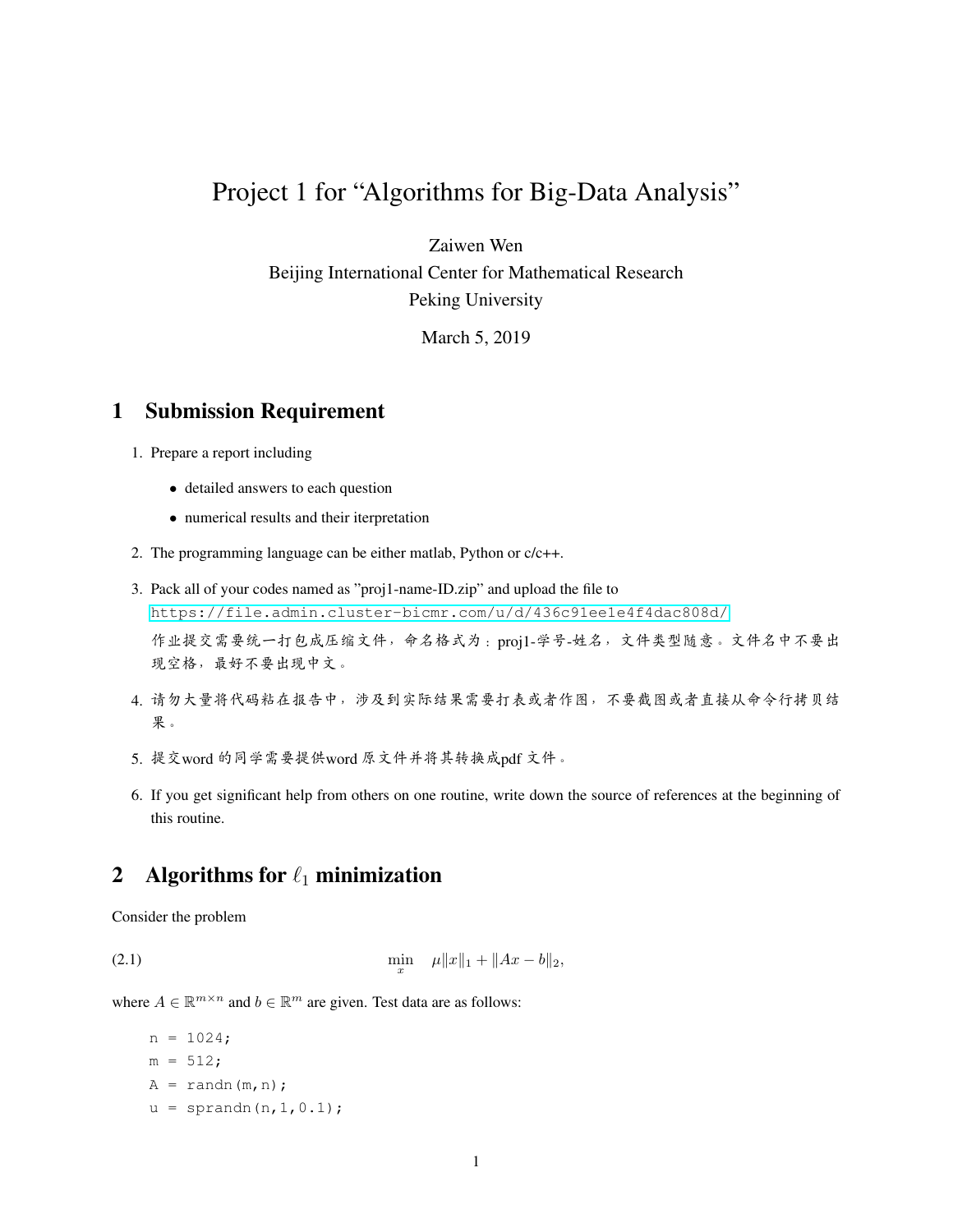$b = A * u;$  $mu = 1e-2;$ See [http://bicmr.pku.edu.cn/˜wenzw/bigdata/Test\\_BP.m](http://bicmr.pku.edu.cn/~wenzw/bigdata/Test_BP.m)

1. Solve [\(2.1\)](#page-0-0) using CVX by calling different solvers mosek or gurobi. CVX, Mosek and Gurobi are available free at:

CVX: <http://cvxr.com/cvx/> Mosek: [http://www.mosek.com/]( http://www.mosek.com/) Gurobi: <http://www.gurobi.com/>

- 2. Solve [\(2.1\)](#page-0-0) by calling mosek or gurobi directly.
- 3. Write down and implement one of the following algorithms in Matlab/Python:
	- (a) Classical Augmented Lagrangian method (or Bregman method), where each augmented Lagrangian function is minimized by using the proximal gradient method Reference: Wotao Yin, Stanley Osher, Donald Goldfarb, Jerome Darbon, *Bregman Iterative Algorithms for l1-Minimization with Applications to Compressed Sensing*
	- (b) Classical Augmented Lagrangian method (or Bregman method), where each augmented Lagrangian function is minimized by using the accelerated proximal gradient method (FISTA or Nesterov's method) Reference on FISTA: Amir Beck and Marc Teboulle, *A fast iterative shrinkage thresholding algorithm for linear inverse problems*
- 4. Write down and implement one of the following algorithms in Matlab/Python:
	- (a) Alternating direction method of multipliers (ADMM) for the primal or dual problem Reference: Junfeng Yang, Yin Zhang, *Alternating direction algorithms for l1-problems in Compressed Sensing*, SIAM Journal on Scientific Computing, https://epubs.siam.org/doi/abs/10.1137/090777761
	- (b) Alternating direction method of multipliers with linearization for the primal or dual problem Reference: Junfeng Yang, Yin Zhang, *Alternating direction algorithms for l1-problems in Compressed Sensing*, SIAM Journal on Scientific Computing, https://epubs.siam.org/doi/abs/10.1137/090777761
- 5. Requirement:
	- (a) The interface of each method should be written in the following format

 $[x, out] = method name(x0, A, b, mu, opts);$ 

Here, x0 is a given input initial solution, A and b are given data, opts is a struct which stores the options of the algorithm, out is a struct which saves all other output information.

(b) Compare the efficiency (cpu time) and accuracy (checking optimality condition) in the format as [http://bicmr.pku.edu.cn/˜wenzw/bigdata/Test\\_BP.m](http://bicmr.pku.edu.cn/~wenzw/bigdata/Test_BP.m)

## 3 Algorithms For Sparse Inverse Covariance Estimation

Let  $S^n = \{ X \in \mathbb{R}^{n \times n} \mid X^\top = X \}$ . Let  $S \in S^n$  be a given observation of covariance matrix.